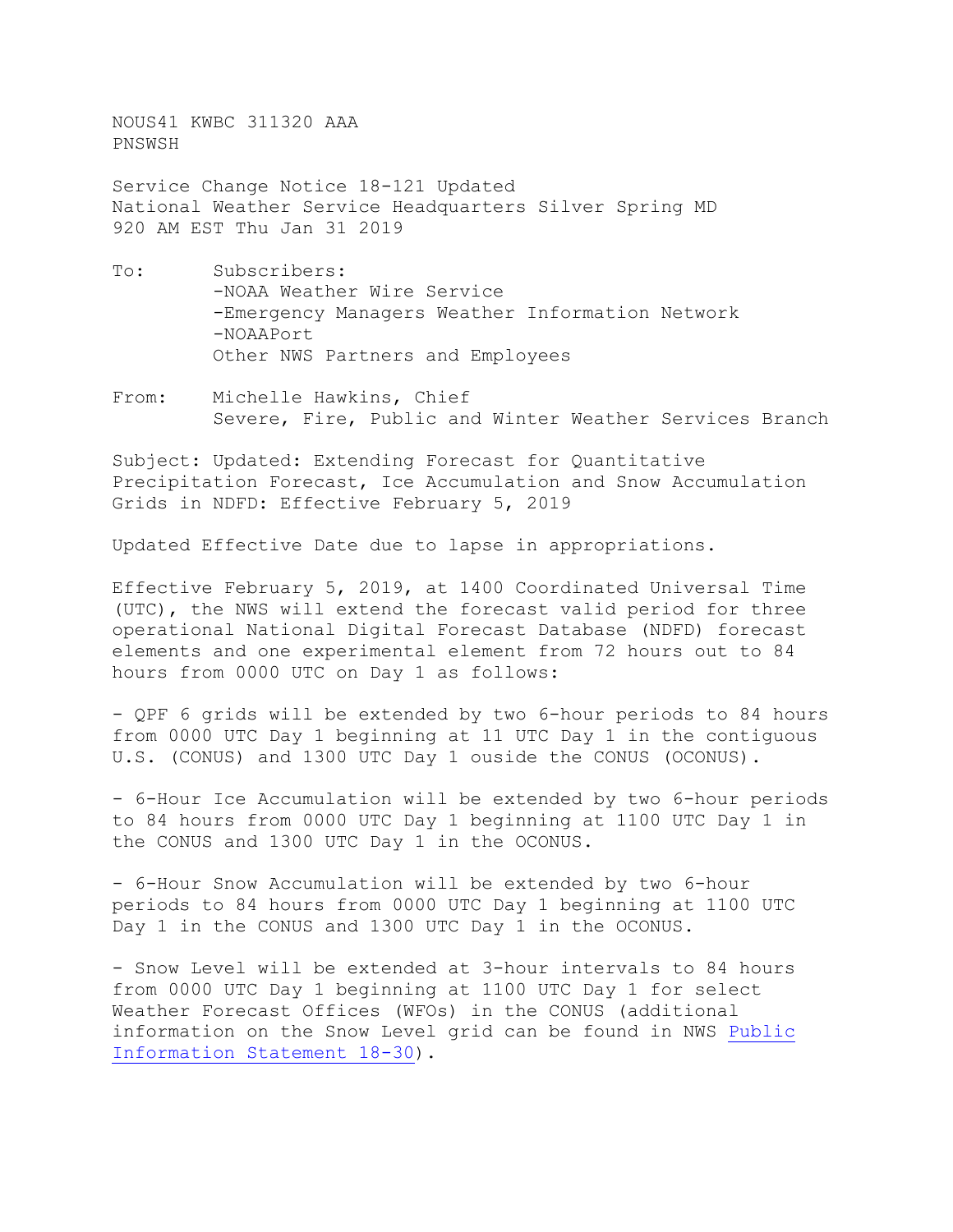The Wind Gust grid is the maximum 3-second wind speed (in knots) forecast to occur within a 2-minute interval at a height of 10 meters. Wind gust grids are currently available hourly out to 36 hours from NDFD issuance time, then every three hours out to 72 hours from 0000 UTC Day 1. The grids will be extended out to 168 hours (Day 7) across the CONUS at 6-hour intervals from 0000 UTC Day 1.

The Snow Level grid is based on the height of the 0.5 C Wet Bulb Temperature (Tw). Snow Level grids are currently available hourly out to 36 hours from 0000 UTC Day 1, then every three hours out to 72 hours from 0000 UTC Day 1. The grids will be extended out to 84 hours at 33 WFOs at 3-hour intervals from 0000 UTC Day 1.

These enhancements to the NDFD reflect an NWS requirement to provide Impact-Based Decision Support Services (IDSS) for NWS partners and users. Product Description Documents for these elements are located at: [https://products.weather.gov/.](https://products.weather.gov/)

These grids are available from NDFD in the following standard methods:

- Gridded Binary version 2 (GRIB2) files via Hypertext Transfer Protocol (HTTP) and File Transfer Protocol (FTP) - Extensible Markup Language (XML) via Simple Object Access Protocol (SOAP) - Graphics via Web browser

Users who pull NDFD elements in GRIB2 format via the Internet may need to update their procedures and scripts to access the extended forecast periods. New forecast periods for snow amount, ice accumulation, QPF, and snow level elements will be appended to the day 1-3 forecast files beginning at the specified hour until 2200 UTC when a new forecast day is introduced. Day 4-7 files for these elements will not be produced. Day 4-7 wind gusts will be available at the following URLs:

GRIB2 files: [ftp://tgftp.nws.noaa.gov/SL.us008001/ST.opnl/DF.gr2/DC.ndfd/AR.c](ftp://tgftp.nws.noaa.gov/SL.us008001/ST.opnl/DF.gr2/DC.ndfd/AR.conus/VP.004-007/ds.wgust.bin) [onus/VP.004-007/ds.wgust.bin](ftp://tgftp.nws.noaa.gov/SL.us008001/ST.opnl/DF.gr2/DC.ndfd/AR.conus/VP.004-007/ds.wgust.bin)

[http://tgftp.nws.noaa.gov/SL.us008001/ST.opnl/DF.gr2/DC.ndfd/AR.](http://tgftp.nws.noaa.gov/SL.us008001/ST.opnl/DF.gr2/DC.ndfd/AR.conus/VP.004-007/ds.wgust.bin) [conus/VP.004-007/ds.wgust.bin](http://tgftp.nws.noaa.gov/SL.us008001/ST.opnl/DF.gr2/DC.ndfd/AR.conus/VP.004-007/ds.wgust.bin)

NDFD Information: [https://www.weather.gov/mdl/ndfd\\_info](https://www.weather.gov/mdl/ndfd_info)